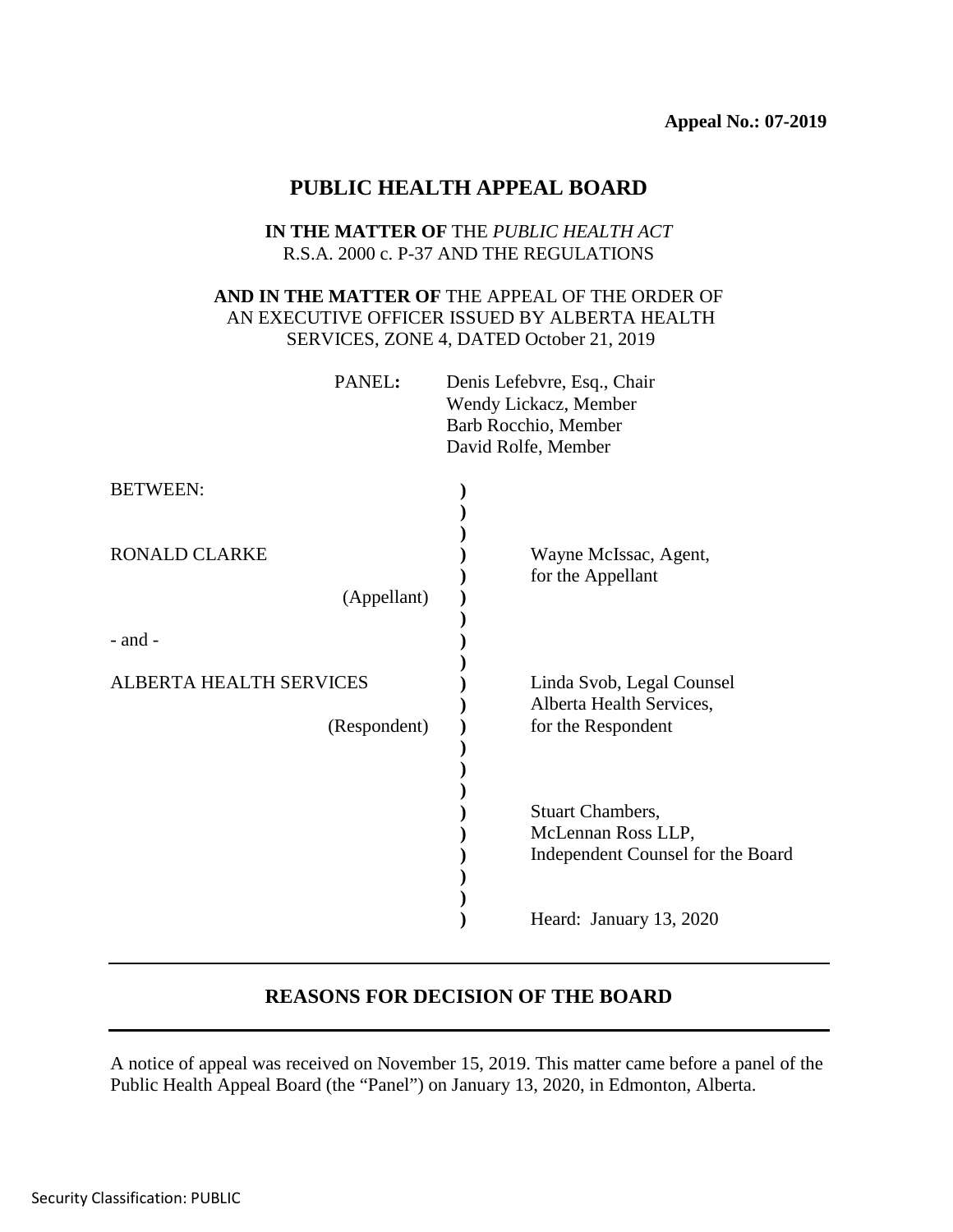## **The Appeal**

[1] This is an appeal (the "Appeal") to reverse an order of an Executive Officer ("EO") dated October 21, 2019 (the "Order").

#### **Board Decision**

[2] The Panel rendered its decision to confirm the Order on January 16, 2020 following the Panel's deliberation.

[3] The written reasons for the Board's decision are provided herein.

#### **Background**

[4] The subject matter property is a residential garage (the "Premises"). The Premises is located on a property municipally described as 10946 154 Street NW, Edmonton (the "Property").

[5] On October 9, 2019, the EO attended at the Premises. The EO knocked on the door of the Premises. The person who answered the door appeared to be residing there. He allowed the EO and the RISC team to enter. The EO inspected the Premises (the "Inspection"). The EO saw evidence that the individual resided at the Premises.

[6] The Inspection revealed that the Premises suffered from a number of deficiencies in alleged breach of either the *Minimum Housing and Health Standards* (the "MHHS") or the *Housing Regulations* (the "Regulations").

[7] On October 21, 2019, after consulting with management, the EO issued the Order.

[8] The Order required the tenant to vacate the Premises on or before October 31, 2019, as the Premises was unfit for human habitation. It also required the Appellant to effect repairs and to secure the Premises from unauthorized entry until the specified repairs are satisfactorily completed.

#### **Timing of Appeal**

[9] Section 5(3) of the *Public Health Act* (the "Act") requires the Appellant to serve the notice of an appeal within 10 days after receiving notice of the decision being appealed.

[10] The Health Appeal Board Secretariat received a notice of the appeal dated November 8, 2019 (the "Notice of Appeal") on November 15, 2019. The Notice of Appeal was therefore filed too late.

#### **Application to Extend Time to File the Appeal**

[11] The Appellant was advised he would need to make an application to extend the time within which the Appeal may be accepted by the PHAB pursuant to s. 5(9) of the Act..

2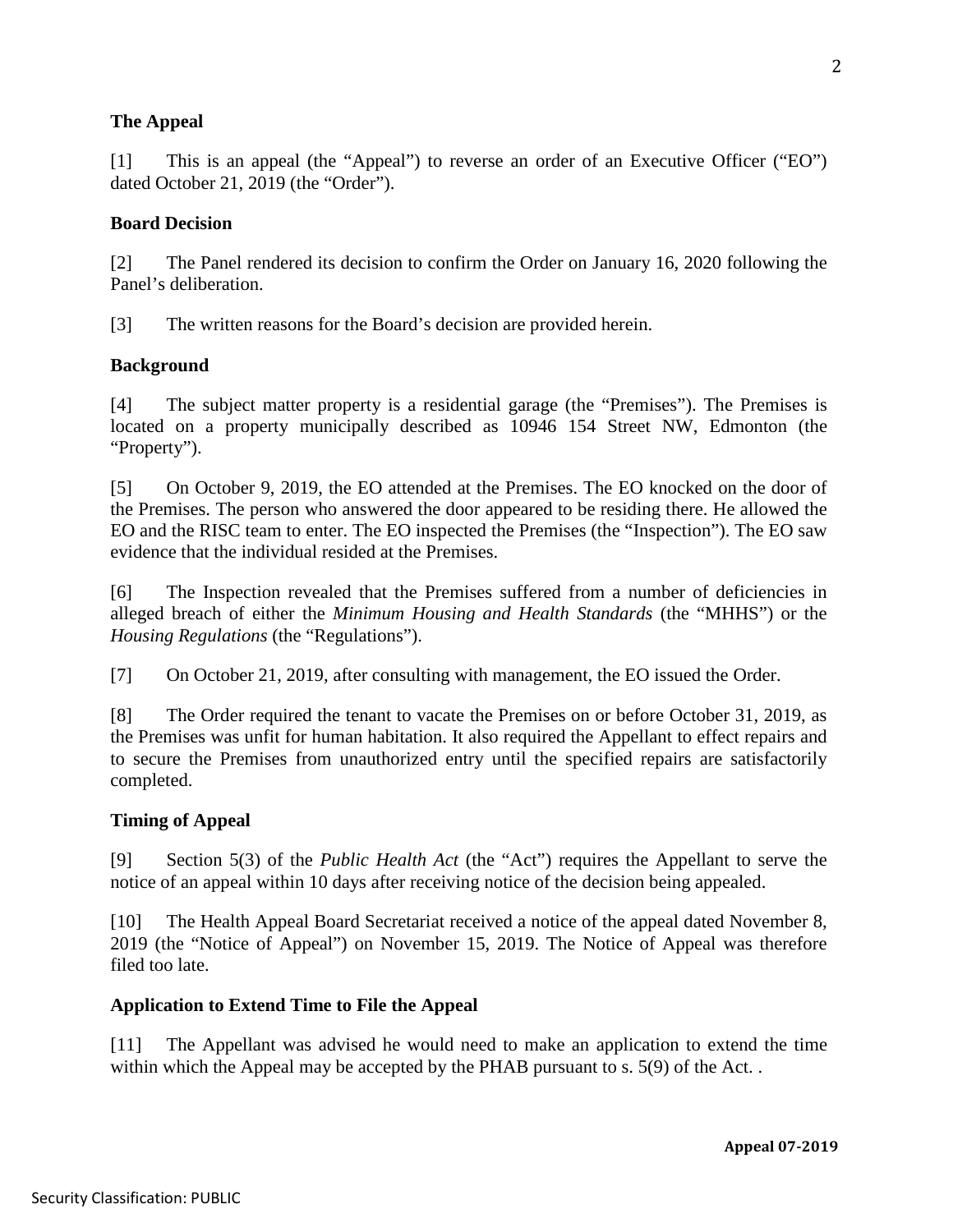[12] On December 6, 2019, a hearing (the "Application Hearing") was held before the Panel to determine if the PHAB will accept the late service of the Notice of Appeal.

[13] Following the Application Hearing, the Panel accepted the late service of the Notice of Appeal. The Appeal was subsequently scheduled for a hearing.

# **Grounds of the Appeal**

[14] The Notice of Appeal raises a number of points. However, the principal ground appears to be that the Notice of Appeal indicates that the Premises is not in fact a housing premises.

[15] A secondary point is that the Appellant appears to be unclear as to whether or not references in the Order are to the house or the Premises. The Notice of Appeal indicates that the house is the only "housing premises" on the property, and the Appellant generally denies each of the factual allegations made in the Order. However, as against the Premises, which is the focus of the Order, the Appellant says that it is not housing premises at all. The Appellant indicates that there was an individual who was given access to the Premises for storage and a workshop, but not for residential purposes. The Notice of Appeal also indicates that the alleged tenant previously lived in the house, but was ordered out of the house, presumably by AHS.

[16] The Appellant indicates that there are two garages on the Property in addition to the house. It would appear that the intent of the Order is to apply to a garage, but it is not clear which of the two – indeed the Order does not even indicate the presence of two garages on the Property.

- [17] The Panel was able to decipher two (2) grounds of the Appeal:
	- (a) Whether the Premises is in fact a housing premises; and
	- (b) Whether or not the EO made various errors of fact in connection with the allegations that applies to at least one of the structures on the Property.

#### **Legal Issues**

- [18] The legal issues on this Appeal for consideration by the Panel are as follows:
	- (a) Whether the Premises is a housing premises pursuant to the Regulations.
	- (b) Whether the EO made any errors of fact with respect to one or more of the violations listed in the Order.

#### **Jurisdiction**

[19] There are no objections to the Panel's jurisdiction to hear the Appeal.

#### **Documents/Exhibits**

[20] Prior to the commencement of the hearing, the following documents were entered as exhibits by agreement of the parties: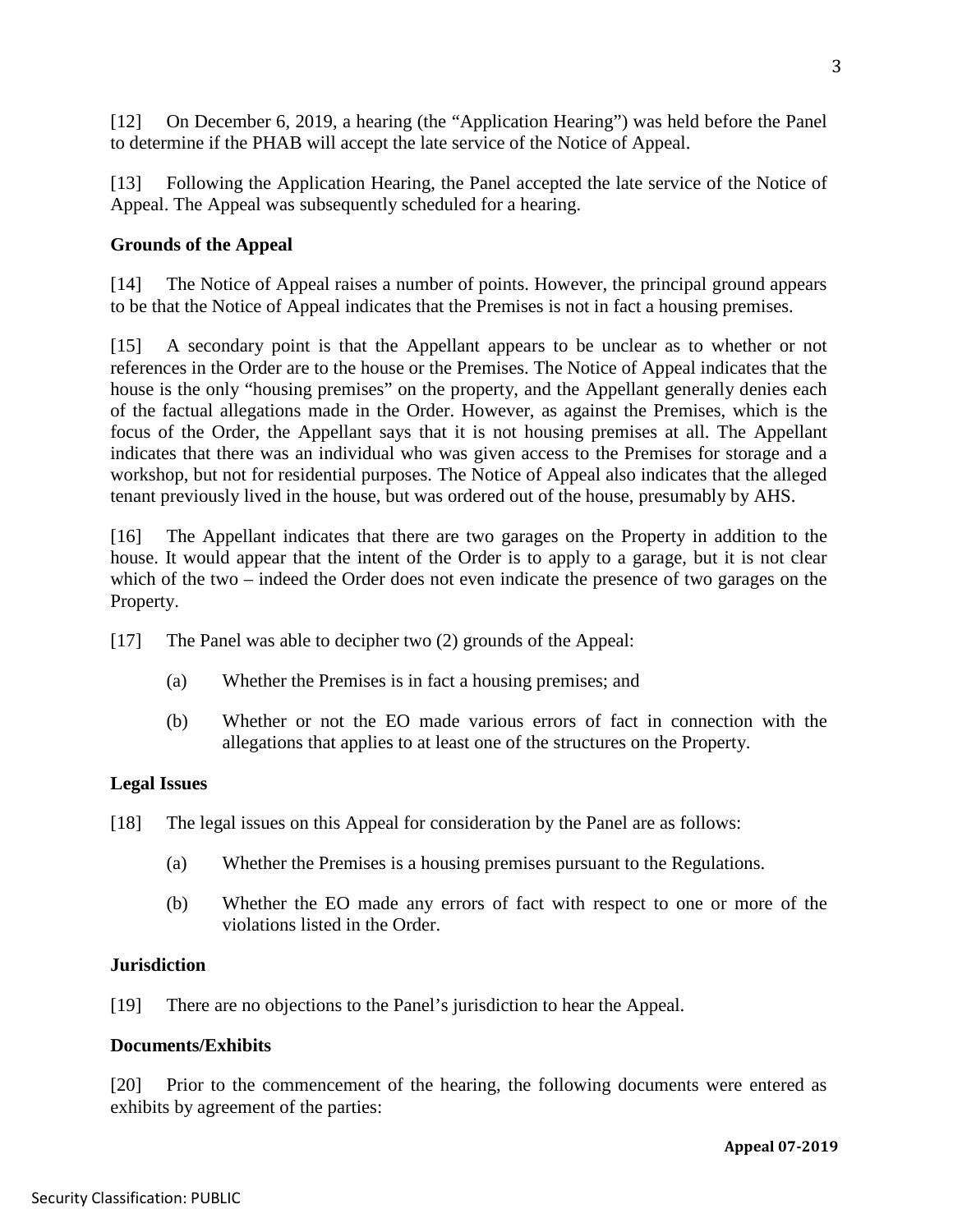- (a) **Exhibit 1** –Binder with 12 tabs containing the document production of AHS
- (b) **Exhibit 2** Diagram of the description and location of the Premises.
- (c) **Exhibit 3**  Aerial photo of the Property.

## **Submissions of the Appellants**

[21] The Appellant stated that over the past several years, the Premises has frequently been used by homeless people. Until he received title to the Property approximately one year ago, the police would not respond to calls to address this problem. Since he now has title to the Property the police will now respond to calls. The Appellants submits that it is hard to see the Premises from the house due to the windows being frosted over or due to the leaves on the trees as it is on the back of the Property.

[22] The Appellant provided a diagram of the Property (Exhibit 2) showing that there are two garages on the property. The Premises is the garage at the back of the Property next to the back alley. The Appellant stated that neither garage houses a vehicle. He has never asked or received money for use of either garage or ever authorized anyone to live in the Premises.

[23] The Appellant claimed that the Premises is not a housing premise as no one was living there with his permission and that if the Premises refers to his house on the property, his house is compliant with the MHHS. The Premises was intended to house a vehicle but as he did not own a vehicle it was not used for that purpose. The Premises is unfinished. It has electricity but no water or sewage services. He stated that he has never rented the Premises and has no desire to rent it. He clarified that Premises is simply a "garage" not a "garage suite" as referred to in the AHS documentation. The Appellant provided an aerial photograph of the Property (Exhibit 3).

[24] The Appellant stated that after filing the Notice of Appeal, he received a letter dated December 12, 2018, from Kenneth Dong, Manager, Environmental Health Services at AHS, which clarified that the Premises referred to in the Order was the back garage, not his house.

[25] The Appellant gave evidence that a handyman (referred to as "Wade") was living in his house in the spring of 2019 and made small repairs to the house during that time. He paid Wade \$100.00 to fix the gate in the back fence. During that time, he gave permission for Wade to use the Premises for storage and for a workshop for free while he was living in the house. He did not give Wade permission to sleep or cook in the Premises. His Agent, Wayne McIsaac, confirmed this information.

[26] AHS previously issued an order (still in effect) that the Appellant's house was not to be used as a rental property but did not declare the house as unfit for human habitation (the "Previous Order"). The Previous Order was not appealed, as he did not want to have tenants. As a result of the Previous Order, he asked Wade to leave his house and Wade was looking for an apartment while continuing to use the Premises as a workshop. The Appellant stated that it was Wade's practice to lie down to watch TV, therefore the TV was attached to the ceiling of the Premises.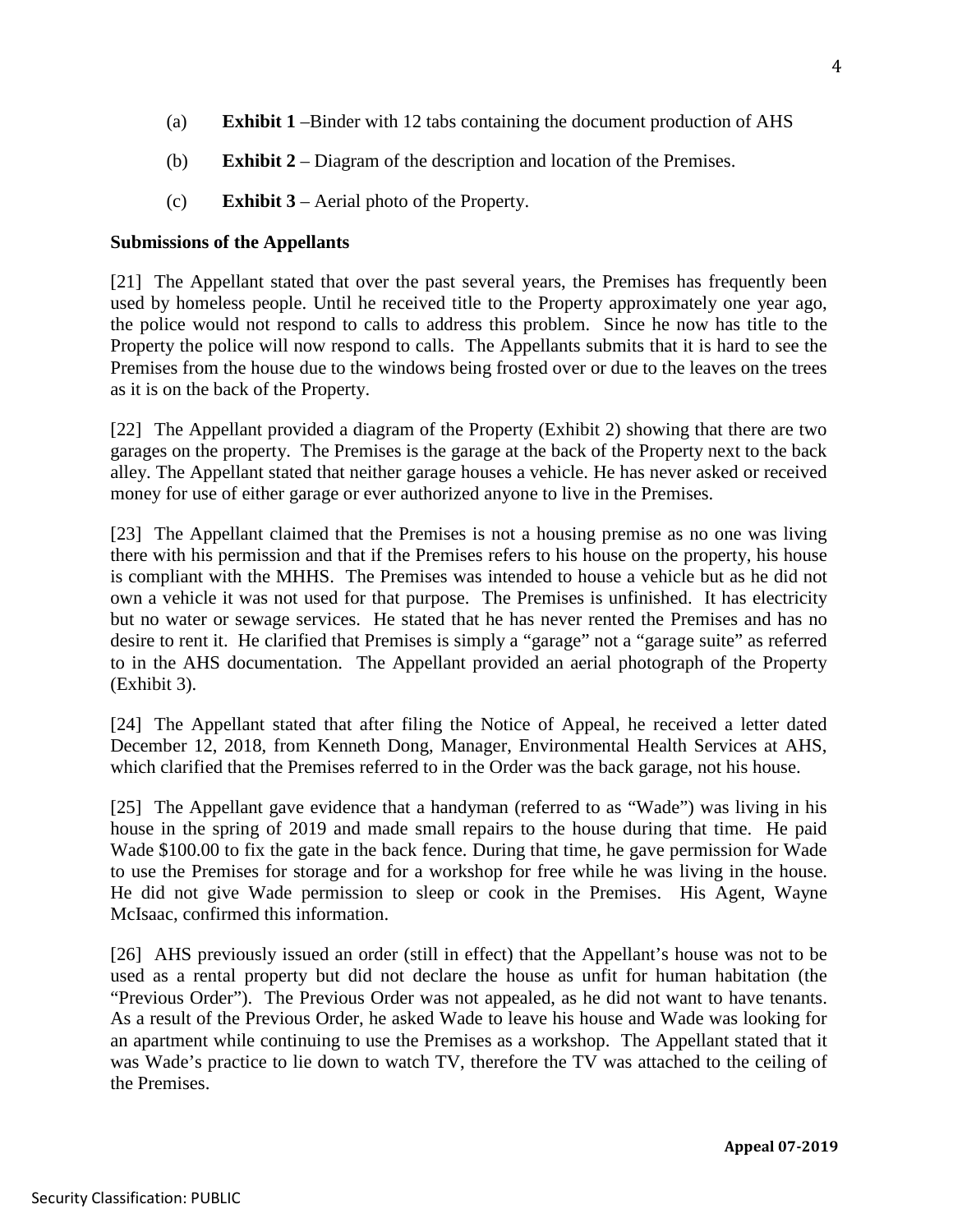- [27] The Appellant advanced the following additional concerns related to the Order:
	- (a) The Appellant stated that he cannot be responsible for keeping homeless people out of the Premises. Due to his health concerns, he does not go out to the Premises.
	- (b) There were no homeless people living in the Premises while Wade was using it as a workshop and for storage. He does not have the funds to hire anyone to ensure the Premises is secure. The health of anyone using the Premises would be adversely affected by living there, so it should be the government's responsibility for ensuring that people don't live there. He confirmed that currently the Premises is boarded up and that the police were involved by screwing a plywood panel on the door so no one is able to enter the Premises.

[28] In summary, the Appellants argued that the requirements in the Order don't have to be met if no one is living there and that the Order is redundant and should be rescinded.

#### **Submissions of the Respondent**

[29] On October 9, 2019, the AHS EO attended at the Premises with members of the RISC team (City of Edmonton and EPS) to conduct the Inspection. The RISC team and the EO was granted entry by an individual named Wade (the "Tenant") inside the Premises and observed that someone was using the Premises as a living space. The EO discussed with the Appellant and his Agent that he was not permitted to allow tenants in the house or the Premises. She did not tell the Appellant at this time that she would be issuing an Order or show the Appellant the photographs she had taken.

[30] The Respondent submits that during the Inspection, she observed the following (see Photographs found in Tabs 3, 9 & 11 of Exhibit 1):

- (a) The presence of a mattress with bedding.
- (b) A TV mounted to the rafters over the bed.
- (c) Food.
- (d) A hot plate.
- (e) Personal belongings including a lamp and alarm clock.

[31] The Respondent argues that while it was possible that someone had just been there during the day, the evidence confirms that someone was living in the Premises.

[32] The Respondent states that the EO told the Tenant that he would have to vacate the Premises. The Tenant was not concerned, as he had alternate accommodations.

[33] An EO later re-inspected the Premises on November 6, 2019 (the "Re-inspection"). At the time of the Re-inspection, the EO noted that the living space had been disassembled. That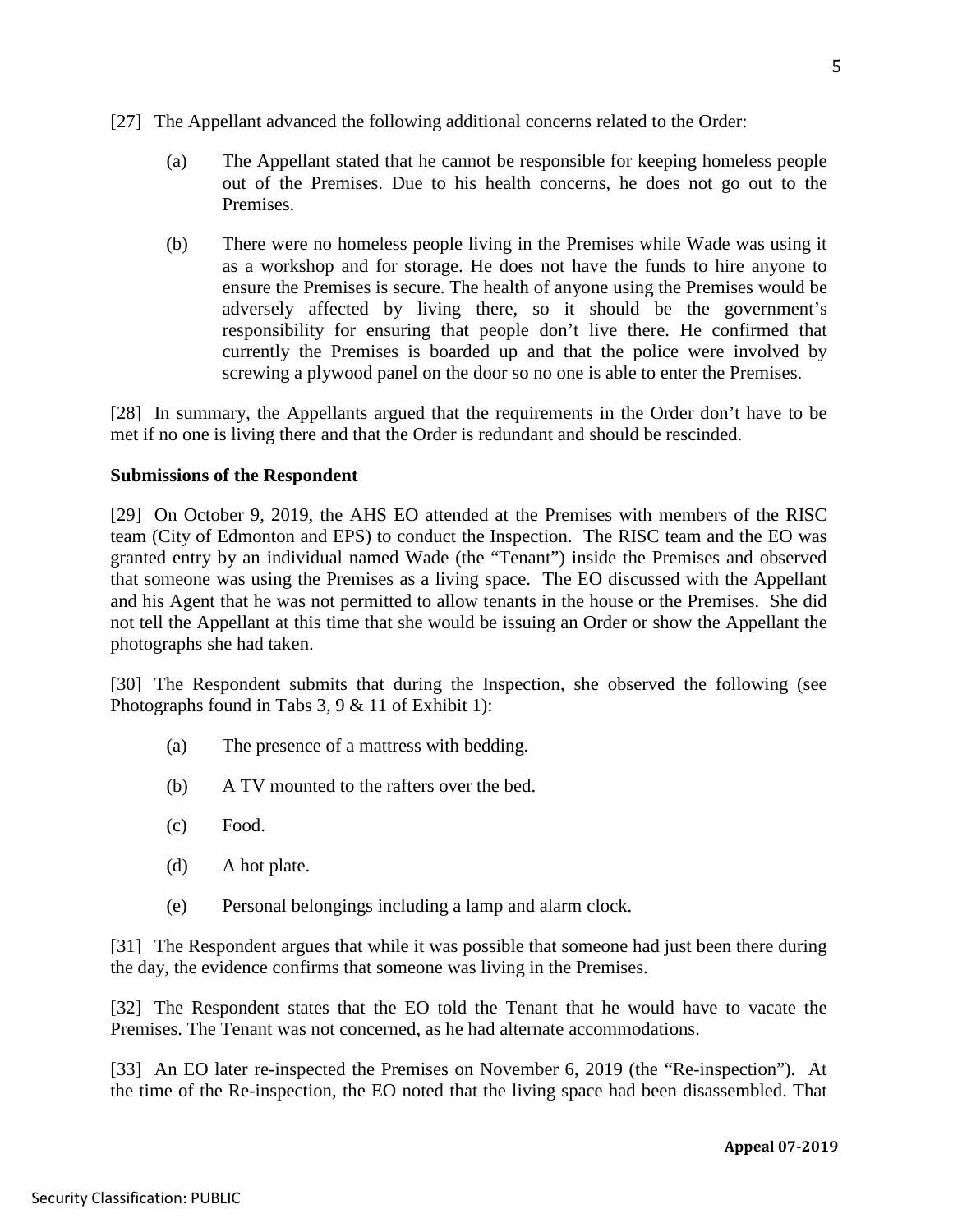is, the Tenant had moved out all of his belongings. The EO also told the Appellant that the Order only applied to the Premises and not the house or the other garage on the Premises. The Respondent also submits that the Appellant was advised that the Order need only be complied with if he intended to rent the Premises as a housing unit.

[34] A Second Re-inspection on December 9, 2019, found the Premises to be boarded up and unoccupied.

[35] The Responded submits that, at this time, the Appellant is in compliance with Order as the back Garage is boarded up. The Respondent also recognizes the Appellant's ongoing concerns about keeping homeless people out of the Premises and that RISC team do visit the Property on a monthly basis. The Appellant has recently given the EPS "Agent Status" which gives them the right to remove people from the premises without having to first receive a complaint from the Appellant.

[36] The Respondent submits that the Order will remain in place as they do not want the Premises to be occupied.

[37] In conclusion, the Respondent submits that the Panel should confirm the Order.

#### **Analysis and Reasons**

[38] It is unfortunate that the Order could not have been clear with respect to which "garage" the Premises referred to. In the end, however, it is of little consequence, as the parties were able sort this out. The Panel would like to thank the Appellant for providing Exhibits 2 and 3, which were particularly helpful.

#### *Whether the Premises is a housing premises pursuant to the Housing Regulations*

[39] The Panel accepts the evidence of the EO that the Premises was in fact a housing premises pursuant to the Regulations. The Appellant knew or ought to have known that the fellow who used to reside in his house (until he was asked to leave pursuant to the Previous Order) had taken up residence in the Premises. Even if it were the case that the Appellant was completely unaware that someone had taken residence in the Premises, it does not change the fact that the Order correctly identifies the Premises as a housing premises and subject to the application of the MHHS.

## *Whether the EO made any errors of fact with respect to one or more of the violations listed in the Order*

[40] Based on the evidence presented by the EO, the Panel cannot see any errors made with respect to the list of violations listed in the Order.

[41] During the hearing, it was evident that the Appellant had formed the belief that the Order included his house. For certainty and clarity, the Panel confirms that the Order only pertains to the Premises.